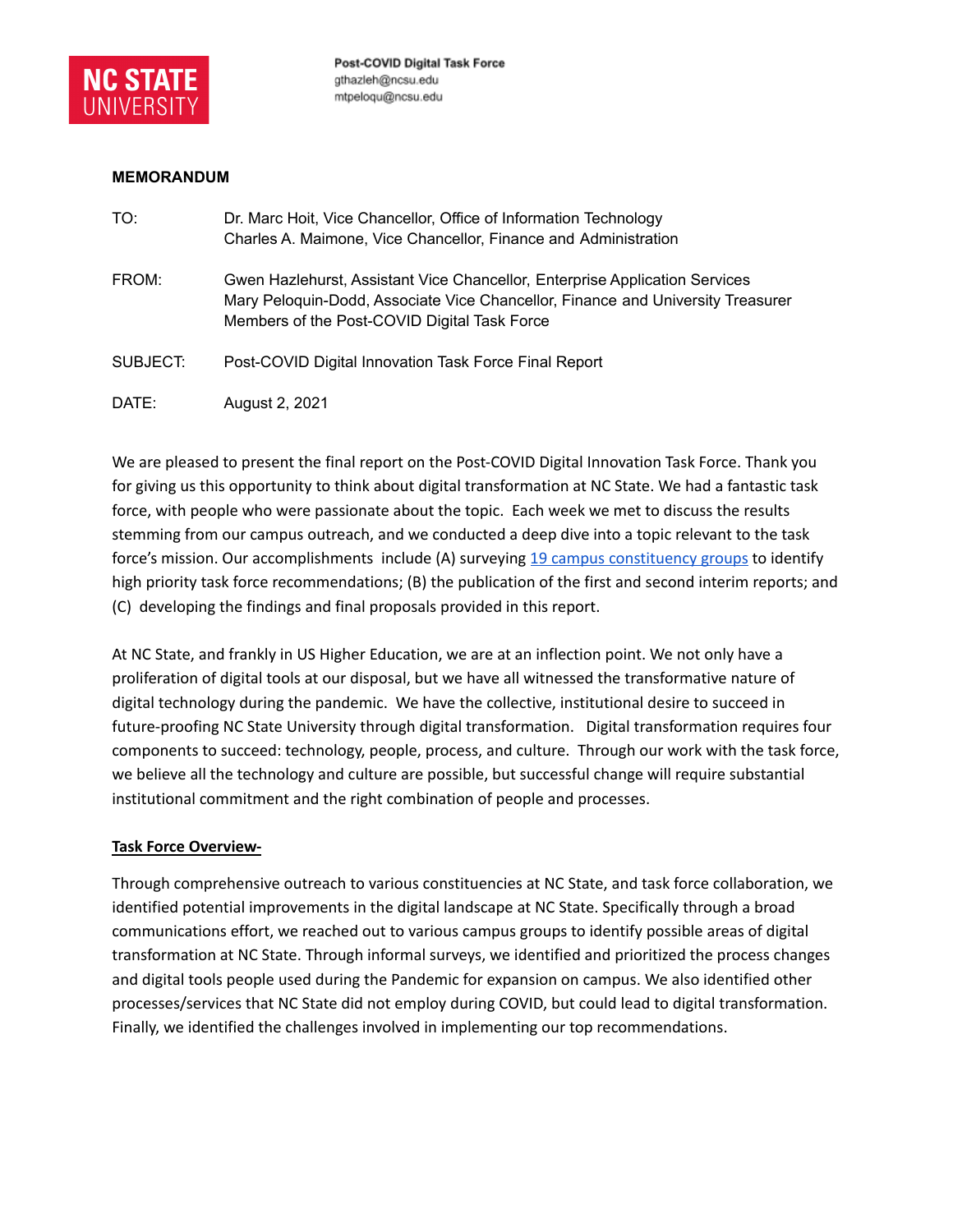## **Task Force Membership**

Our task force members served a valuable role and were committed to the charge as evidenced by their exceptional attendance and participation in task force meetings.

#### Task Force Members

- 1. Gwen Hazlehurst, Co-Chair
- 2. Mary Peloquin-Dodd, Co-Chair
- 3. Richard Berlin, Associate Vice Chancellor, Campus Enterprises
- 4. Richard Bonanno, Director of NC State Extension, Associate Dean, CALs
- 5. Dianne Dunning, Associate Dean, Advancement, College of Veterinary Medicine
- 6. Shawn Dunning, Assistant Dean for Finance and Operations, Wilson College of Textiles
- 7. Sharon Loosman, Director, Procurement and Business Services
- 8. Maggie Merry, Assistant Dean of Finance and Administration, PCOM
- 9. Ron Reed, Senior Director, Financial, Research Admin and Advancement Systems
- 10. Jill Sexton, Associate Director for the Digital Library
- 11. Tabitha Groelle, Business Officer, Finance Division

Given very limited faculty availability over the summer, we chose to include the Faculty Senate via survey instead of direct representation on the team.

#### **Communications Strategy**

We organized the team around the ability to communicate with each other and asked all members to reach out to their campus peers to seek feedback by having them liaise with one or more survey groups. We provided the liaisons with template emails and created Padlet surveys to be shared with the assigned groups. These Padlets allowed respondents to provide suggestions which others could then comment upon and/or "upvote," however, the Padlets were not shared across the 19 groups, so the "upvotes" may not be representative of the entire community surveyed. Also, we acknowledge that Padlet is a relatively new tool to some of the respondents and may have limited the upvotes or comments.

#### **Guiding Principles**

The task force discussed the below within the context of three guiding principles--important factors that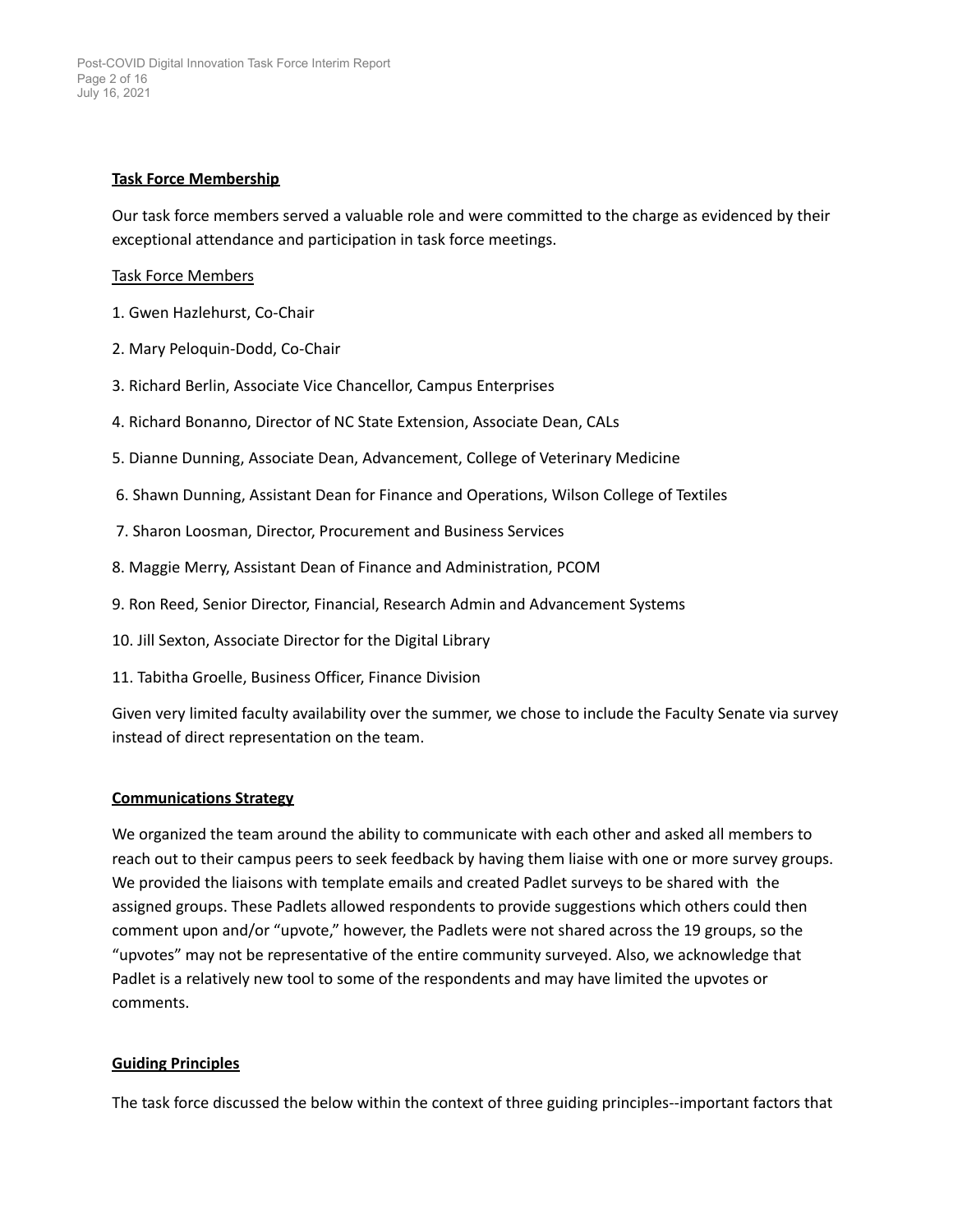will drive our future success in digital transformation. We identified three key principles:

- 1. Minimize Digital Sprawl. The Task Force believes that the "local origination" of most electronic tools already on campus is creating digital sprawl at the university, which limits our ability to develop and negotiate enterprise-wide, lower cost solutions for many of our digital challenges. Therefore, wherever practical, solutions should be adopted centrally without creating a patchwork of tools and processes across the university.
- 2. Centrally Provision Resources and Training. If our efforts at digital transformation are to be successful, we believe that all units, regardless of resources, should have access to the same basic digital tools. Central provisioning of these tools is an important principle, along with increasing the awareness of the existing resources already available at NC State. However, awareness is not enough. People must also know that there is training available for all of the tools at our disposal.
- 3. Select the Tools that Deliver the Best Value. Various units at NC State, especially those with greater levels of resources, have created their own local solutions to answer challenging digital problems. These tools are often expensive solutions that could not be leveraged by the institution as a whole. However, familiarity bias is driving other users toward the same products, without considering whether there is a less expensive and/or more sustainable alternative. We must be mindful that the most familiar solution or the most expensive solution may not be the only, or even the best, solution.

## **Survey Responses**

We received good, substantive feedback from a large number of survey respondents, however, it is important to note that, due to the timing, we had minimal faculty input. As a result, the Task Force recommends that the faculty be provided the opportunity to respond to the findings and proposals detailed below when they return in the fall.

A compilation of all survey responses can be found [here,](https://docs.google.com/spreadsheets/d/1vLclYRCxqfcsQFUCIVw-YVZcX-pcJSRRBJt6kwU_8AQ/edit#gid=284364572) and response counts by category are provided in Appendix B. The same themes kept repeating [themselves](#page-12-0) in the survey responses. The campus would like to see NC State move to an increasingly paperless environment (The Paperless Office), [accompanied](#page-12-0) by the tools, [resources,](#page-12-0) and culture to get us to that point. Virtual meetings are here to stay, and campus became facile with an increasing number of [remote/virtual](#page-12-0) meeting tools, and would like to see the continuation of virtual meetings. Flexible work [arrangements](#page-12-0) and tools of collaboration are also a legacy of the Pandemic and keeping and [enhancing](#page-12-0) the tools and resources to support that was a common response in the survey. The [following](#page-12-0) graphics provide an **overview of the repeating themes in the survey results.:**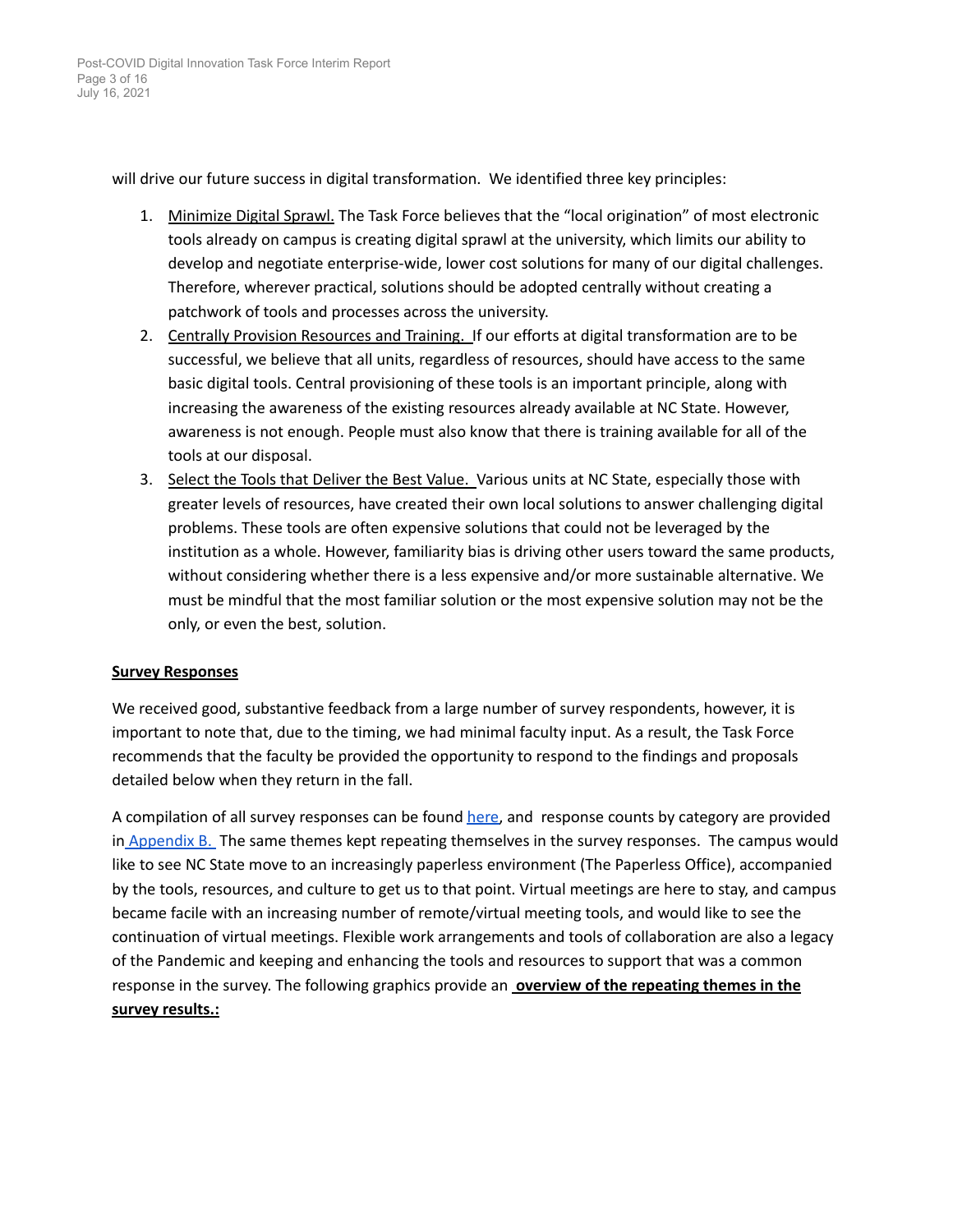

## WHAT TO KEEP/ENHANCE/EXPAND BY TOTAL UPVOTES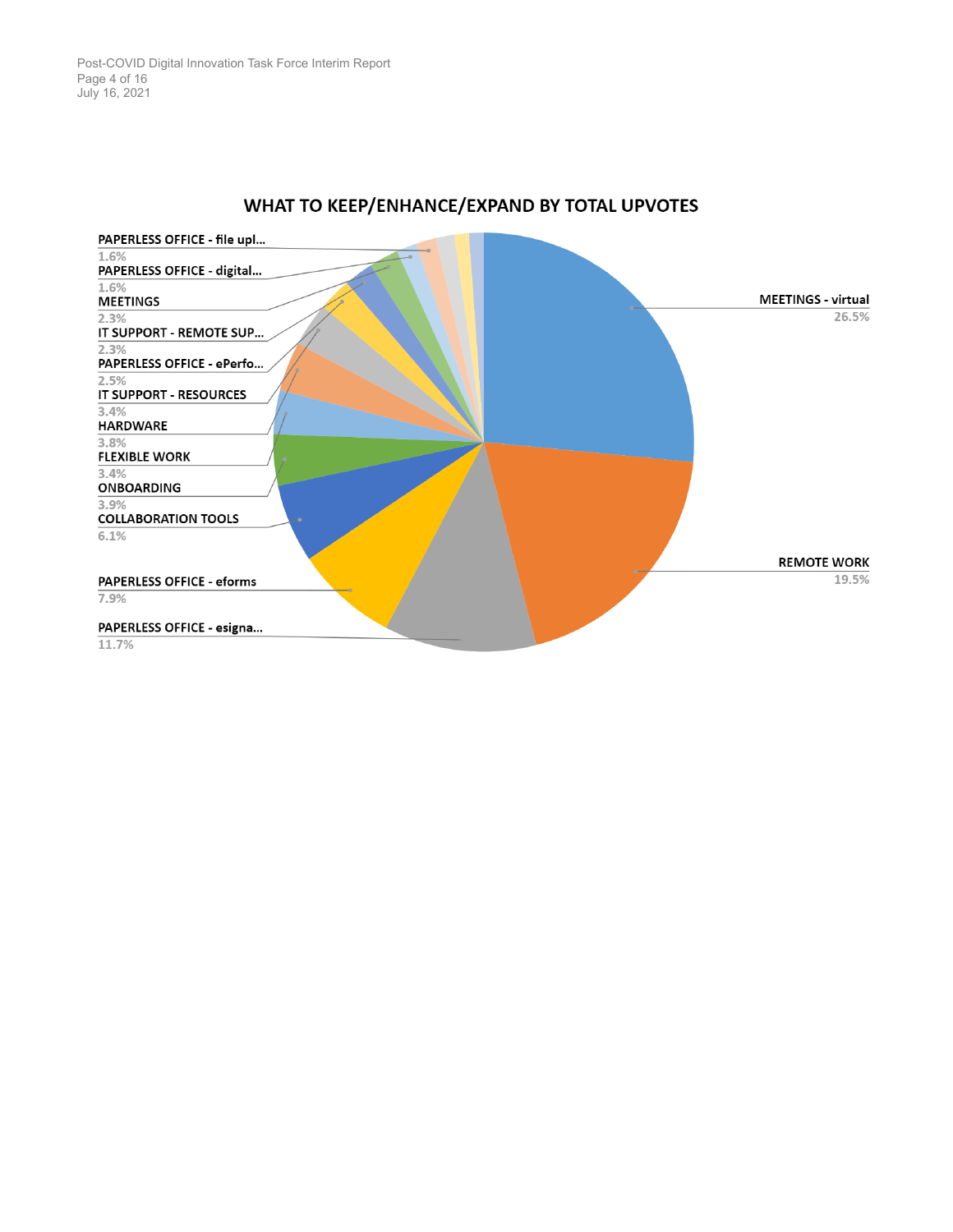

## OTHER CANDIDATES FOR TRANSFORMATION BY TOTAL UPVOTES



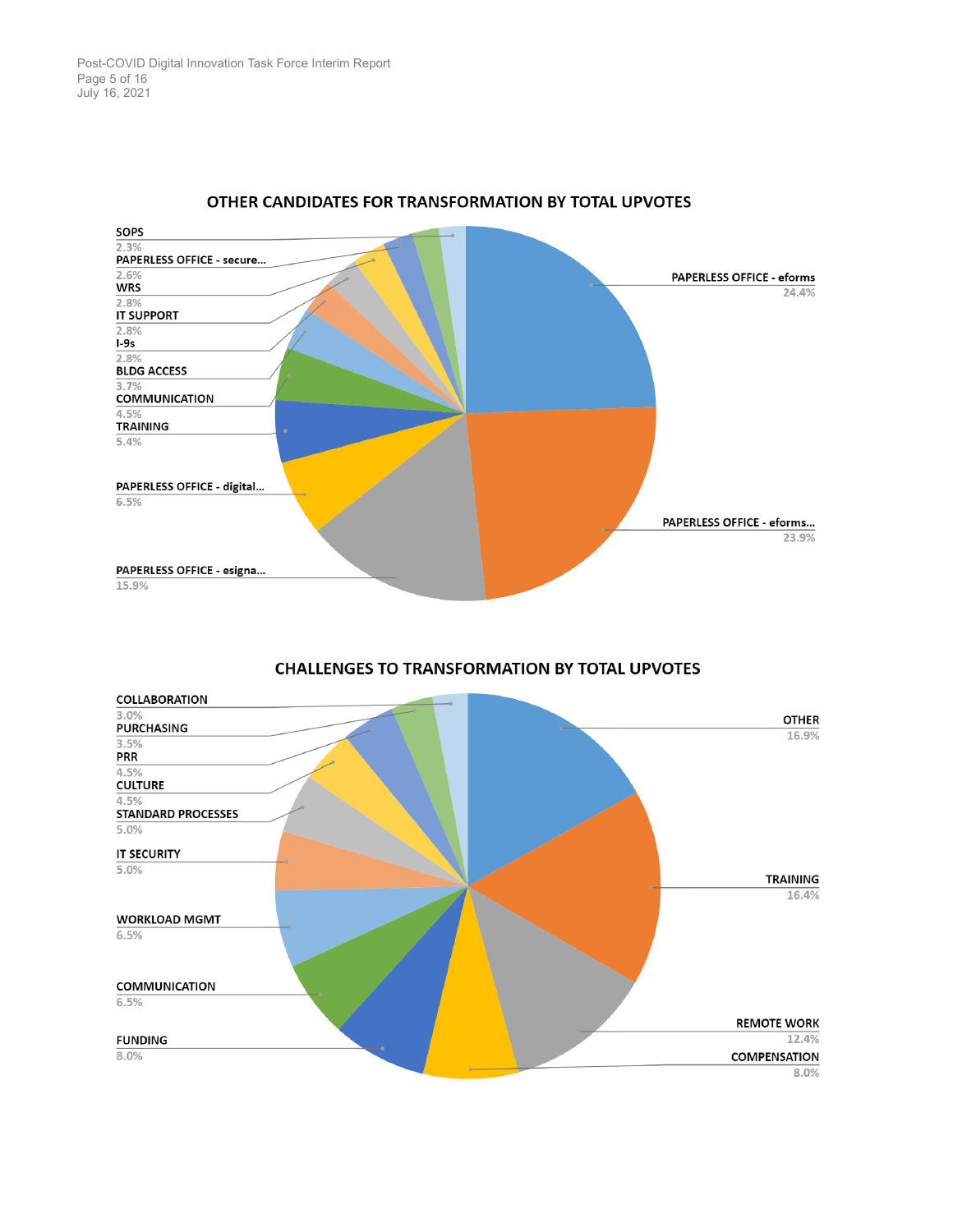## **Findings and Proposals**

Based on survey responses and task force discussions, the top 7 findings and proposals are listed in priority order below:

## 1. Embrace Virtual Meetings.

There is strong sentiment for retaining the use of virtual meetings and events among a large number of respondents. During the Pandemic, people became comfortable with the use of Zoom and Google Meet technology, and for many people it is the preferred method of meeting. Benefits of virtual meetings/events include:s eliminating travel time, reducing fossil fuel emissions, reducing demand for on-campus parking, allowing for greater employee participation, and improving efficiency.

The task force proposes that senior leadership support retaining virtual meetings as an effective part of our work culture and that a team be charged with developing standards and guidelines for meetings including:

- situations best suited for virtual vs. hybrid vs. in-person meetings<sup>\*</sup>;
- audio/video equipment configurations for the best user experience;
- meeting software recommendations based on meeting requirements;
- recommended conference room configurations/equipment for hybrid meetings; and
- general scheduling/meeting etiquette.

\*The team felt that virtual meetings should be considered before face-to-face meetings with the exception of : 1) meetings lasting longer than three hours, 2) meetings requiring considerable in-person collaboration or 3) meetings intended to also provide networking opportunities (the Chancellor recently mentioned a desire to move the ALM meetings back to an in-person format to allow for networking). Many survey respondents felt that meetings involving routine business, or information sharing should always be handled virtually.

It is worth noting that the "How We Work" Task Force received similar feedback.

## 2. Strive for Paperless Offices.

The paperless office is not just an office that eliminates paper or wet signatures—but a digital office that creates an entire life cycle of electronic processing-- from the creation of forms, to electronic signatures or electronic approvals, to the electronic storage of information on campus. At every step of the life cycle, it facilitates efficiency savings, improved internal controls, and--when it comes to the electronic storage of information—the freeing up of physical space on campus.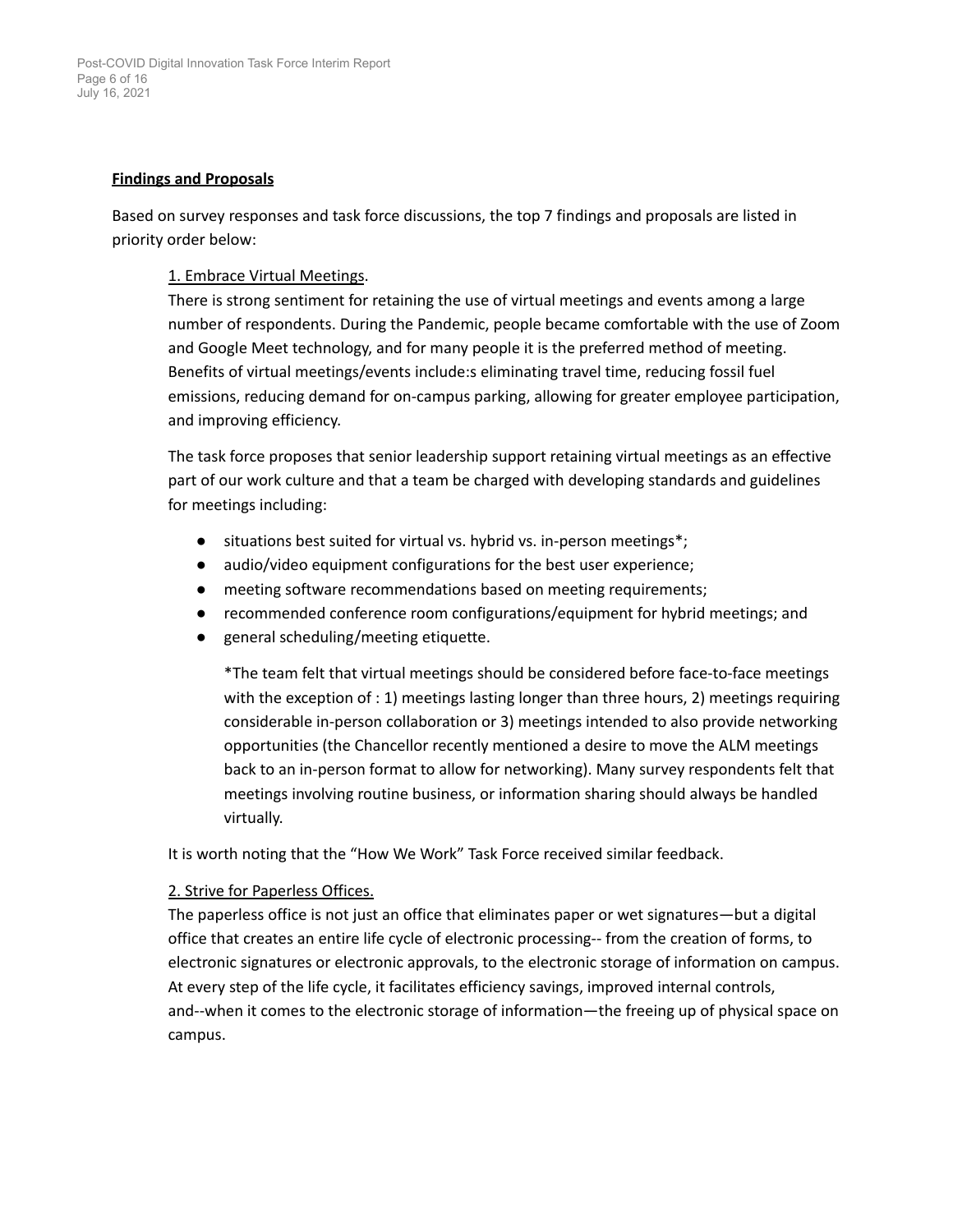#### Digital Forms and Signatures

Survey respondents repeatedly indicated they were forced to create digital versions of many campus-wide forms independently (equipment checkout, tuition waivers, etc.) and voiced strong support for the university to move to centrally-managed digital versions of these campus-wide forms and to support fully digital performance appraisals and work plans (with electronic approvals). They also articulated a great need for tools that would allow them to easily and quickly build their own forms with basic workflow/approvals. The task force reviewed the functionality of Forms Publisher (a relatively unknown university-approved Google Forms "add on" which is available today at no cost) and believes that campus could effectively leverage this tool if it were more widely advertised and training were provided.

In addition to forms with workflow/approvals, many campus units found the need to implement, or expand their use of, digital signature tools such as DocuSign and AdobeSign for signature processing. These tools are expensive, especially if contracts are negotiated at the unit level, and campus users are not always aware of the various requirements for e-signatures or the tiers of functionality provided by various tools (e.g. which tools do/do not comply with the Electronic Signatures in Global and National Commerce (ESIGN) Act and/or the Uniform Electronic Transactions Act and/or the requirements of digital accessibility).

The Task Force proposes that the university: investigate various digital form and signature tools (ServiceNow, Forms Publisher, Google Forms, Kuali Build, DocuSIgn, Adobe Sign, etc.); develop recommendations for solutions for various situations (e.g. no-cost tools to collect on-campus esignatures or build forms with basic routing, fee-based tools to use for signature authority involving external customers or for more complex forms, etc.); negotiate contracts at an enterprise level; provide training for recommended solutions; establish standards for university-sanctioned formatting, branding, accessibility support, etc.; and develop central expertise and training to assist the campus users . This approach allows the campus to meet its digital form and signature needs in the most efficient and cost-effective manner possible. The Task Force also encourages Vice Chancellors Maimone and Hoit to continue to support the implementation of the ePerformance Management module within the HR System which will support fully digital performance appraisals and work plans.

#### Digital Files

The need to support widespread remote work during the pandemic necessitated the move to electronic storage of paper-based documents for a number of departments. The electronic storage of information on campus has multiple benefits—not the least of which is freeing up physical space once occupied by paper file cabinets. Other benefits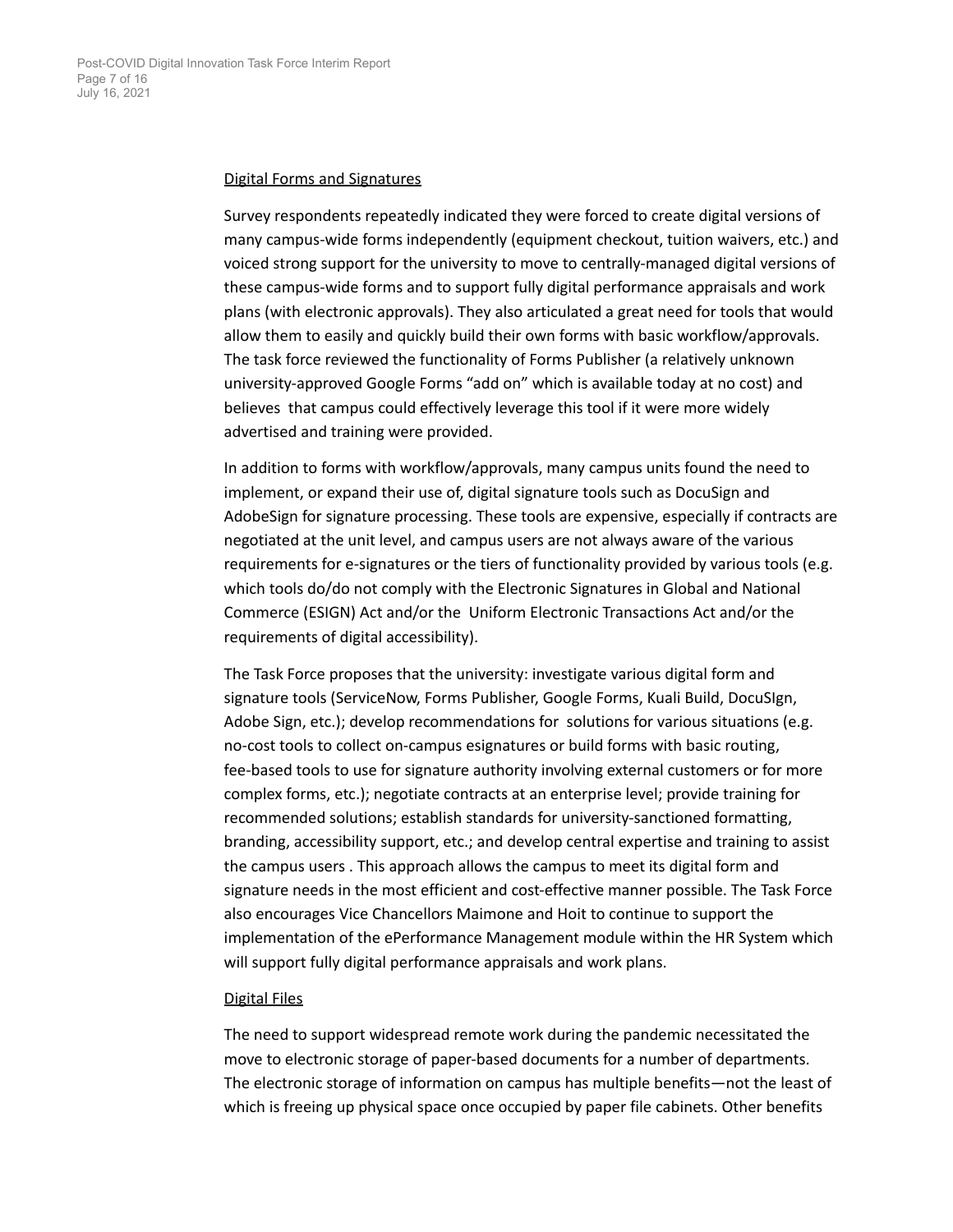include: the ability to move data from local storage to shared storage systems thereby providing the ability to share the data more broadly (as appropriate) and access the data from anywhere (with appropriate access rights); the reduction of institutional risk by placing data in protected, backed-up, secure locations; compliance with university records retention rules and data security requirements; and the codification of institutional memory-- simply the ability to find the information we need without needing someone to explain where it (the information we need) can be found. Google Shared Drives and OnBase have been utilized on-campus by numerous departments to meet these needs and the Task Force proposes that the university investigate where leveraging these technologies more broadly would be cost-effective.

A challenge in completing this transition across the university is the labor involved in the conversion of paper documentation to digital storage, the definition of record-retention requirements, and the development of reference systems so that the material can be readily discovered. It is a time consuming process, requiring resources for scanning and setting up appropriate reference systems. One plausible solution to this challenge is our WolfCopy team which services the multi-functional devices on campus. The technicians on the team were repurposed during the Pandemic to other tasks because of a reduction in printing on campus. While the multi-functional devices are critical to the scanning of digital documents, the personnel in this group could be repurposed as a digital swat team, meeting with units and groups to assist with the scanning function and working with OIT on the back end to move the information to OnBase. Another challenge is that expanding OnBase across the university may require additional licensing expense and/or additional support personnel.

Other initiatives that reduced dependence on paper which should be expanded include converting publication subscriptions from hardcopy to digital versions and providing secure file upload capabilities (using ShareBase).

Survey respondents expressed a need for appropriate training (particularly video-based training) in order to effectively adopt new or expanded digital processes/tools such as collaboration software (e.g. the Google suite). They also noted that supervisor support in managing workload to allow time for appropriate training was crucial to the successful adoption of digital transformations.

## 3. Leverage Electronic Collaboration and Coordination Tools.

A number of groups indicated they increased the use of tools such as Google Docs, Google Sheets, Google Shared Drives, Monday.com, Wrike, GlobalHome and Trello to coordinate work and facilitate collaboration across remote workers. These tools will continue to increase productivity and collaboration as we return to campus, however, many across campus are unaware of, or lack proficiency in, the use of these tools and are unable to leverage them fully. The Task Force proposes that the university investigate the best approach to ensuring that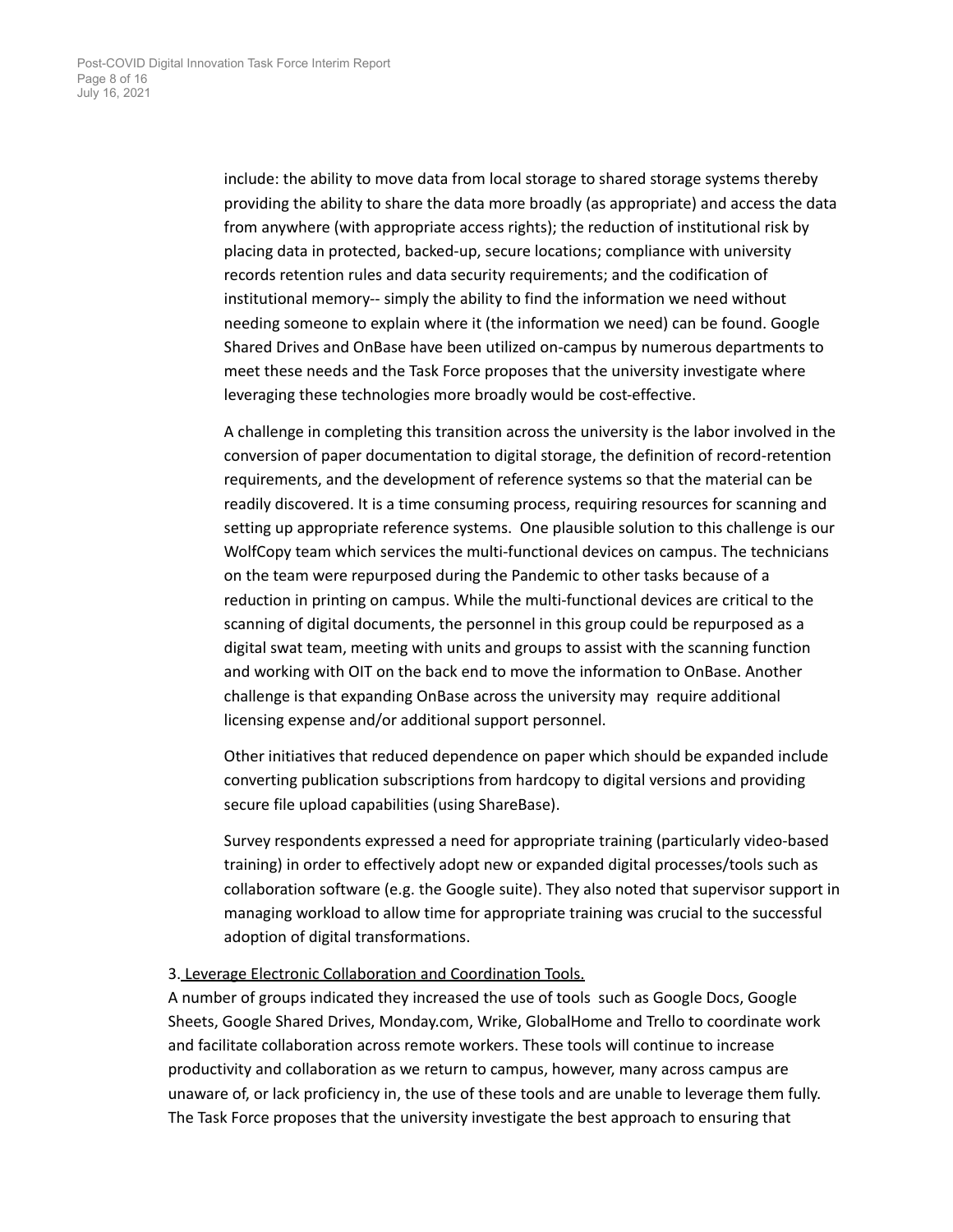campus users are aware of collaboration tools that already exist on campus (particularly those available at no additional cost) and become proficient in their use of these tools.

## 4. Minimize Cash Collections on Campus.

We heard from Maria Brown, Director, University Cashier's Office, about cash collection practices on campus. The University Cashier's Office is interested in moving the campus away from cash collections. The Cashier's Office stopped collecting cash from students in 2008, but continues to serve as the primary collection point for businesses on campus. Prior to the Pandemic, Parking eliminated the collection of cash from metered parking on campus, and during the Pandemic, Campus Enterprises discontinued cash collection on campus. While there were certainly fewer students on campus this past year, Campus Enterprises reports there was no pushback from the campus customers. Very little cash was collected within other units and colleges—and we believe this practice could be eliminated (as indicated by survey responses). There was a concern about stopping cash collections off main campus and some concern about the ability to cease cash collections from customers at the Terry Animal Hospital and Athletics. Therefore, our conclusion is that we should distinguish between on-campus and off-campus customers in going cashless. It will be easier to stop collecting cash at points on campus (academic units and colleges are a good example) that are open primarily to internal customers, but continue to allow cash collections for the largest enterprises serving the public (Vet Hospital, Athletics).

## 5. Increase Mobile Payment Processing.

In response to a concern about being able to accept credit card payments without significant compliance risks, we heard from Heidi Kozlowski, Associate Controller, about the use of BlueFin technology with OIT supported laptops and from Sharon Loosman about the use of Digital Wallets and prepaid card technology. Bluefin technology can be used in conjunction with OIT managed desktop technology to provide mobile payment processing capabilities while avoiding the challenges associated with PCI compliance (especially for Cooperative Extension Offices) and the costs of wireless devices to serve locations off campus. We have concluded that digital wallets can be easily used for travel from the Pcard, and we can use prepaid card technology to reimburse research subjects.

## 6. Enable Effective Digital Transformations Across the Enterprise.

To minimize digital sprawl and maximize efficiency and effectiveness in deploying digital solutions, the Task Force proposes that the university:

- create teams to evaluate and recommend critical tools that enable digital transformation; recommendations should include tiers of solutions where appropriate;
- develop infrastructure, policies, and resources (using central funding where appropriate) that are critical to enabling digital transformations across the enterprise; this should be coordinated with groups such as the Strategic IT Committee as necessary; and
- develop guidance (to be included as part of the IT Purchase Compliance process) for digital tool purchases covering topics such as: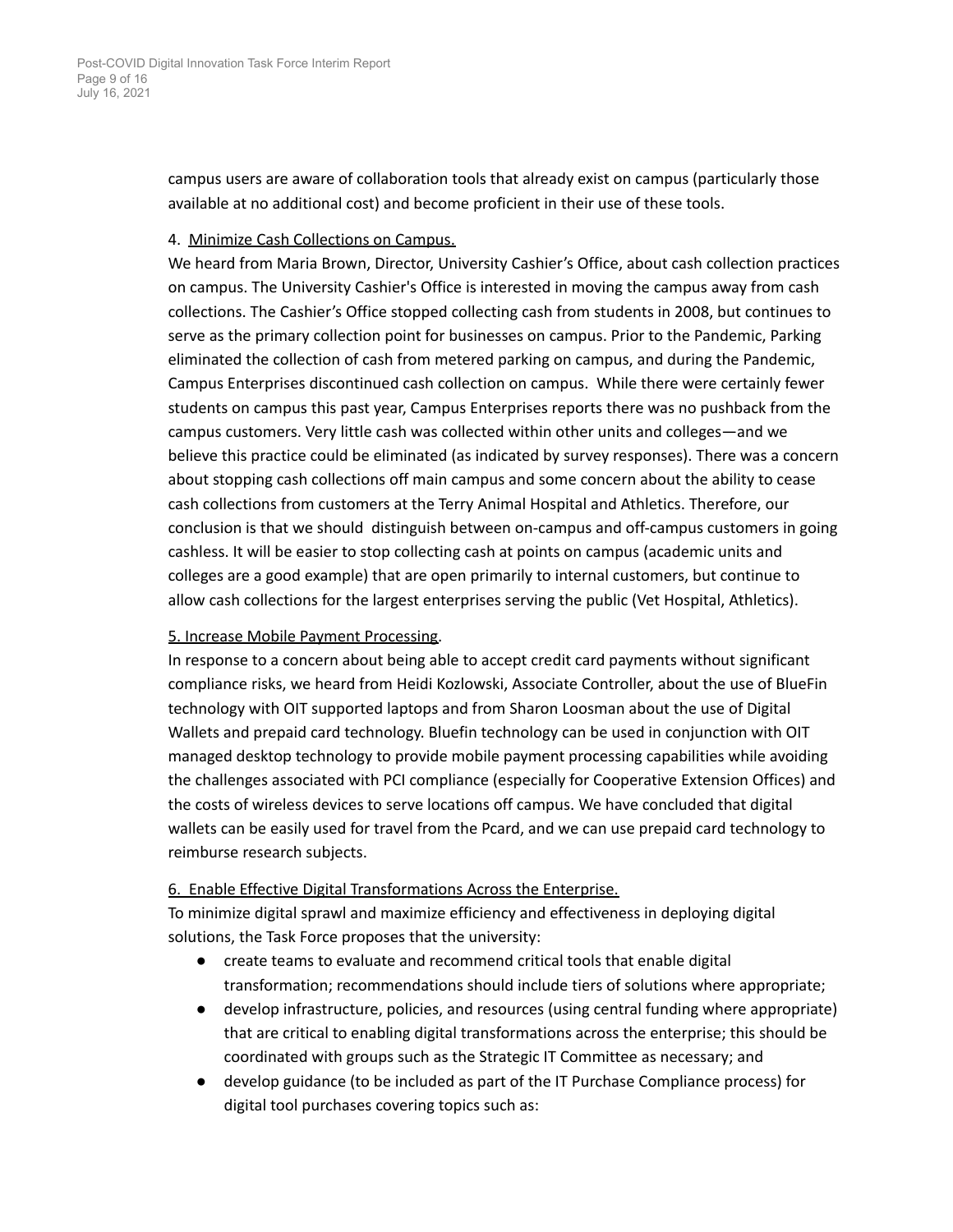- where practical and cost-effective, leveraging solutions which have already been approved for use on campus;
- selecting collaborative solutions where possible; and
- ensuring that selected solutions provide support for required data security.
- establish an ongoing virtual Digital Transformation Center of Expertise
	- led by Digital Transformation Ambassador/Coordinator
	- work across campus units to develop high level digital transformation plans and coordinate cross-team activities as appropriate;
	- make recommendations regarding where enterprise digital solutions should be provided;
	- oversee the creation of a digital transformation information and resources web site; and
	- work closely with campus groups such as IT governance teams (the Campus IT DIrectors, etc.) and Security & Compliance to advance digital transformation across the enterprise.

## **Overlap with the "How We Work" Task Force**

A number of points were frequently raised in our surveys which fell more within the charge of the "How We Work" Task Force but we feel are worthy of mention here.

- Of particular note, survey respondents repeatedly emphasized the importance of flexible work schedules and, more significantly, remote work (support for remote work was second only to support for virtual meetings in the survey responses). Benefits cited include improved employee job satisfaction, more cost effective space utilization, higher employee retention and the ability to better compete with both the public and private sectors. As a result, the Task Force believes the university would be well served to retain and fully support these aspects of campus work through initiatives such as:
	- supporting flexible work arrangements including remote work where appropriate;
	- moving to laptops with docking stations as standard computing equipment (vs. the current standard of a desktop computer);
	- providing virtual onboarding and benefits orientation while retaining the I-9 Center UHR created during the pandemic (this provided new employees with an easy-to-access location to complete their I-9s with staff well-versed in the process); and
	- **○ providing flexible parking permit options, or encouraging the use of daily parking?**
- Survey respondents commented frequently on the positive impact that enhanced communications have had throughout the last 17 months, citing examples such as analytics/dashboards providing up-to-date information on the COVID response, weekly brief supervisor check-ins, the intentional check-ins many managers held with employees, and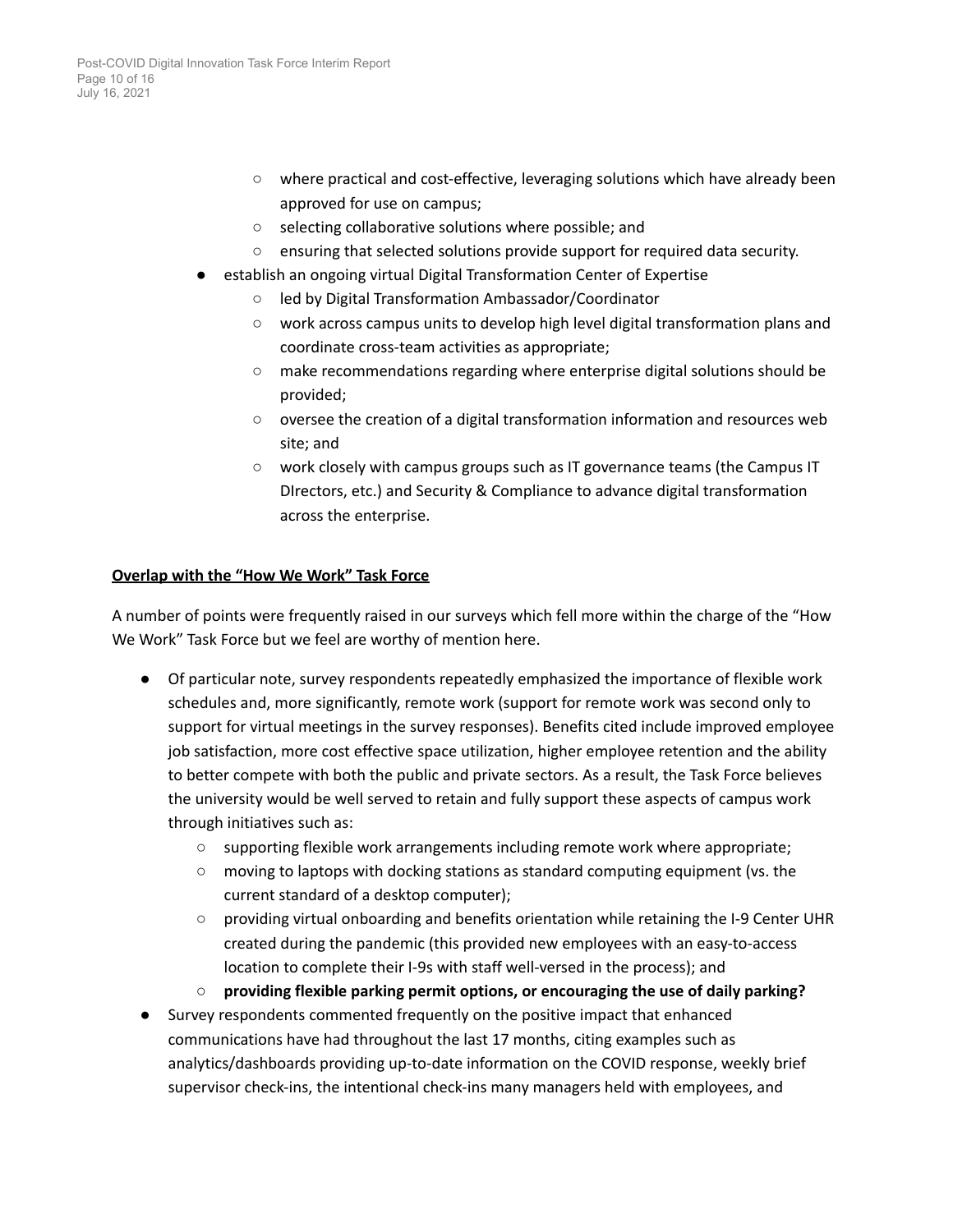increased communication from senior management. The use of multiple communication channels was particularly helpful.

The above points have been shared with the How We Work Task Force.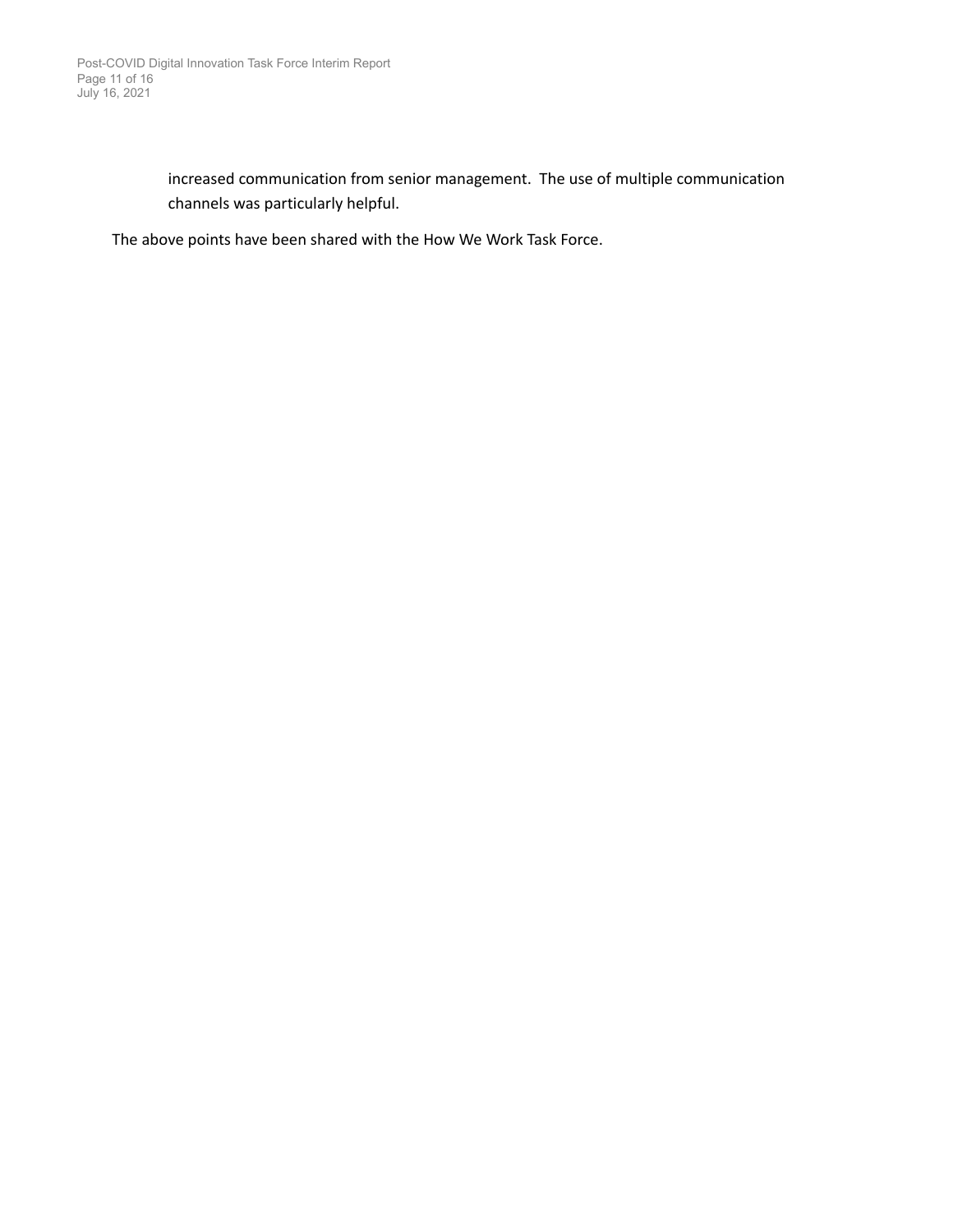## **APPENDIX A - CAMPUS GROUPS SURVEYED**

- <span id="page-11-0"></span>1. Academic Dept Heads
- 2. Business Connections
- 3. Business Enterprises Leadership
- 4. Business Partners (HR and Business partners)
- 5. CITD (Campus IT Directors), CITD Forum (IT staff across campus)
- 6. Compliance Officials Working Group
- 7. County Extension (HR, IT, etc) Research Stations, and Field Labs
- 8. Enterprise Application Committee (IT governance group)
- 9. Enterprise Applications Data Stewards
- 10. Faculty Senate
- 11. HR Exchange/HRAC
- 12. ISAG (IT governance group)
- 13. Lead Business Officers
- 14. NAG (IT support staff across campus)
- 15. OFA Business Officers/AVCs' Offices
- 16. OIT
- 17. Research Administrators (RSC, Research Support Council)
- 18. Staff Senate
- 19. Women In Tech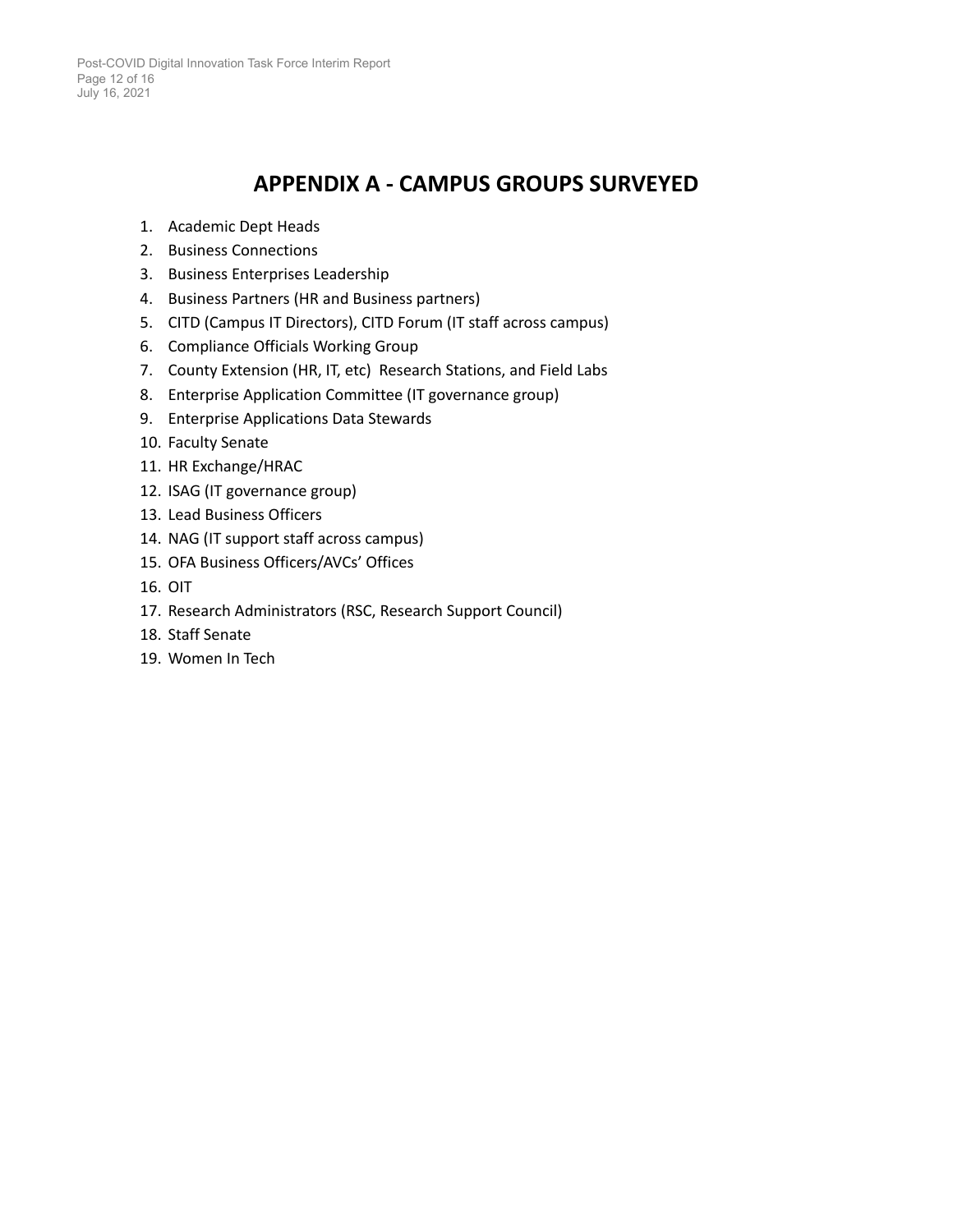## **APPENDIX B - SURVEY RESULTS SUMMARY**

<span id="page-12-0"></span>

| <b>WHAT TO KEEP/EXPAND/ENHANCE</b>                 |                         |  |  |
|----------------------------------------------------|-------------------------|--|--|
| (CATEGORY TOTALS BY DESCENDING UPVOTES)            |                         |  |  |
| <b>CATEGORY</b>                                    | <b>UPVOTES</b>          |  |  |
| MEETINGS - virtual                                 | 188                     |  |  |
| <b>REMOTE WORK</b>                                 | 138                     |  |  |
| PAPERLESS OFFICE - esignatures                     | 86                      |  |  |
| PAPERLESS OFFICE - eforms                          | 56                      |  |  |
| COLLABORATION TOOLS                                | 43                      |  |  |
| ONBOARDING                                         | 28                      |  |  |
| <b>FLEXIBLE WORK</b>                               | 24                      |  |  |
| <b>HARDWARE</b>                                    | 27                      |  |  |
| IT SUPPORT - RESOURCES                             | 24                      |  |  |
| PAPERLESS OFFICE - ePerformance Mgmt               | 18                      |  |  |
| IT SUPPORT - REMOTE SUPPORT                        | 16                      |  |  |
| <b>MEETINGS</b>                                    | 16                      |  |  |
| PAPERLESS OFFICE - digital files                   | 11                      |  |  |
| PAPERLESS OFFICE - file uploads (including secure) | 12                      |  |  |
| <b>CASHLESS PAYMENTS</b>                           | 10                      |  |  |
| <b>COMMUNICATION</b>                               | 8                       |  |  |
| <b>TRAINING</b>                                    | 8                       |  |  |
| <b>ANALYTICS</b>                                   | 7                       |  |  |
| <b>DECISION MAKING</b>                             | 7                       |  |  |
| <b>VISA MGMT</b>                                   | 7                       |  |  |
| <b>IT SUPPORT</b>                                  | 6                       |  |  |
| <b>MOBILE RESOURCES</b>                            | 6                       |  |  |
| <b>PARKING</b>                                     | 4                       |  |  |
| <b>GATHERING FEEDBACK</b>                          | 3                       |  |  |
| <b>DEPOSITS</b>                                    | $\overline{2}$          |  |  |
| OTHER TASK FORCE                                   | $\overline{\mathbf{c}}$ |  |  |
| PAPERLESS OFFICE                                   | 3                       |  |  |
| PARKING - online permits                           | 2                       |  |  |
| CASHLESS PAYMENTS - digital wallets                | 1                       |  |  |
| <b>CHANGE MGMT</b>                                 | 1                       |  |  |
| MOBILE PAYMENT PROCESSING                          | 1                       |  |  |
| PRR/SOP                                            | 1                       |  |  |
| <b>SOFTWARE</b>                                    | 1                       |  |  |
| <b>SPACE</b>                                       | 1                       |  |  |
| <b>GRAND TOTAL</b>                                 | 768                     |  |  |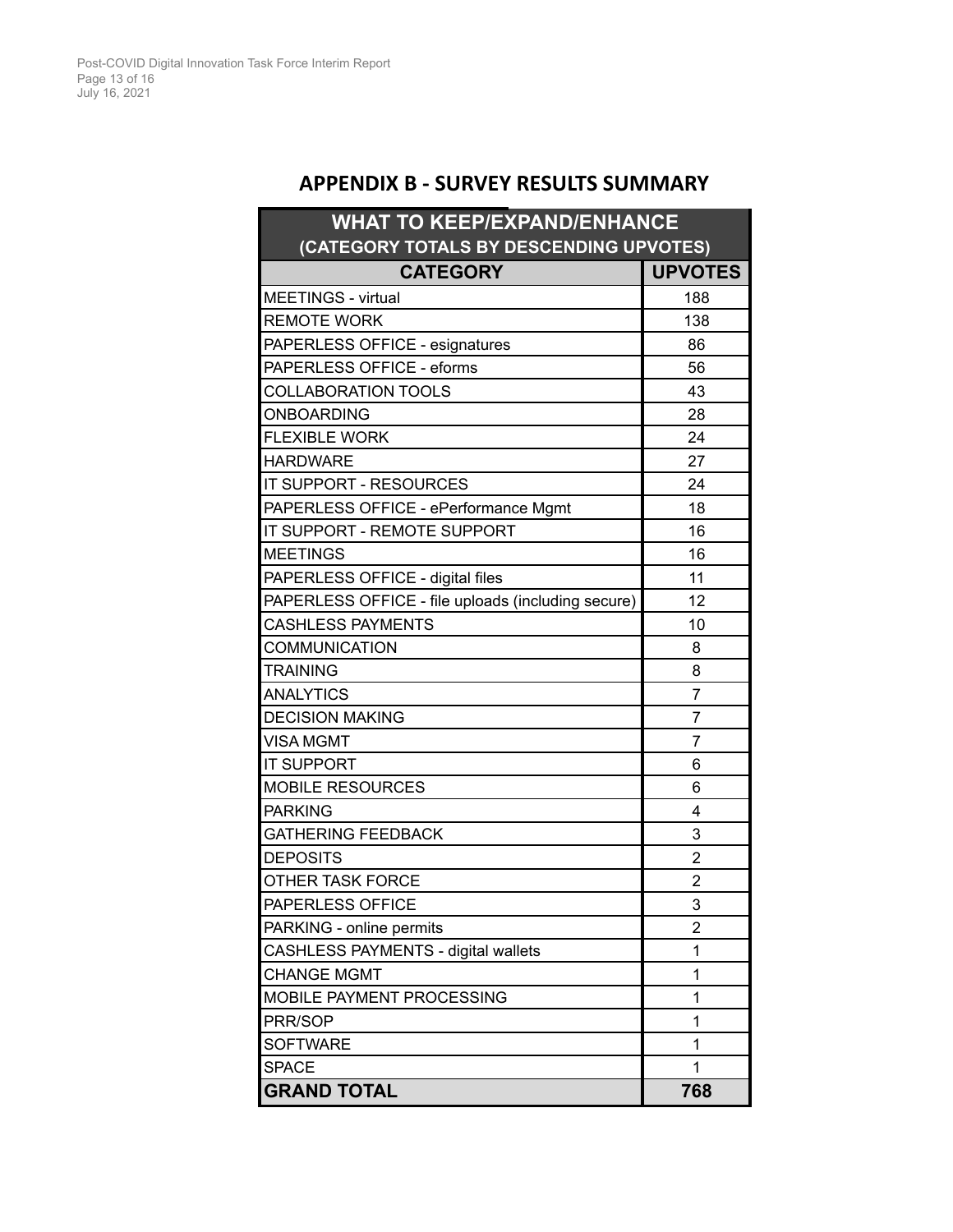# **APPENDIX B - SURVEY RESULTS SUMMARY (continued)**

| OTHER OPPORTUNITIES FOR TRANSFORMATION      |                |  |  |  |
|---------------------------------------------|----------------|--|--|--|
| (CATEGORY SUBTOTALS BY DESCENDING UPVOTES)  |                |  |  |  |
| <b>CATEGORY</b>                             | <b>UPVOTES</b> |  |  |  |
| PAPERLESS OFFICE - eforms                   | 86             |  |  |  |
| PAPERLESS OFFICE - eforms, performance mgmt | 84             |  |  |  |
| PAPERLESS OFFICE - esignatures              | 56             |  |  |  |
| PAPERLESS OFFICE - digital files            | 23             |  |  |  |
| <b>TRAINING</b>                             | 19             |  |  |  |
| <b>COMMUNICATION</b>                        | 16             |  |  |  |
| <b>BLDG ACCESS</b>                          | 13             |  |  |  |
| $I-9s$                                      | 10             |  |  |  |
| <b>IT SUPPORT</b>                           | 10             |  |  |  |
| <b>WRS</b>                                  | 10             |  |  |  |
| PAPERLESS OFFICE - secure file uploads      | 9              |  |  |  |
| <b>REMOTE WORK</b>                          | 8              |  |  |  |
| <b>SOPS</b>                                 | 8              |  |  |  |
| <b>BUDGET TOOL</b>                          | 6              |  |  |  |
| <b>HARDWARE</b>                             | 6              |  |  |  |
| <b>COLLABORATION</b>                        | 5              |  |  |  |
| PROJECT MGMT, COMMUNICATION                 | 5              |  |  |  |
| <b>COMPUTER LABS</b>                        | 4              |  |  |  |
| CRM                                         | 4              |  |  |  |
| <b>DEPOSITS</b>                             | 4              |  |  |  |
| PAPERLESS OFFICE - e-invoices               | 4              |  |  |  |
| <b>BILLING</b>                              | 3              |  |  |  |
| <b>CASHLESS PAYMENTS</b>                    | 3              |  |  |  |
| FLEXIBLE WORK SCHEDULES                     | 3              |  |  |  |
| <b>OTHER</b>                                | 3              |  |  |  |
| PAPERLESS OFFICE - Faxing                   | 3              |  |  |  |
| PROJECT MGMT                                | 3              |  |  |  |
| <b>VIRTUAL MEETINGS</b>                     | 3              |  |  |  |
| <b>MOBILE TICKETING</b>                     | $\overline{2}$ |  |  |  |
| COLLABORATION TOOLS                         | 1              |  |  |  |
| <b>EMPLOYEE HEALTH</b>                      | 1              |  |  |  |
| <b>GENERAL</b>                              | 1              |  |  |  |
| HARDWARE/SOFTWARE                           | 1              |  |  |  |
| <b>MEETINGS - virtual</b>                   | 1              |  |  |  |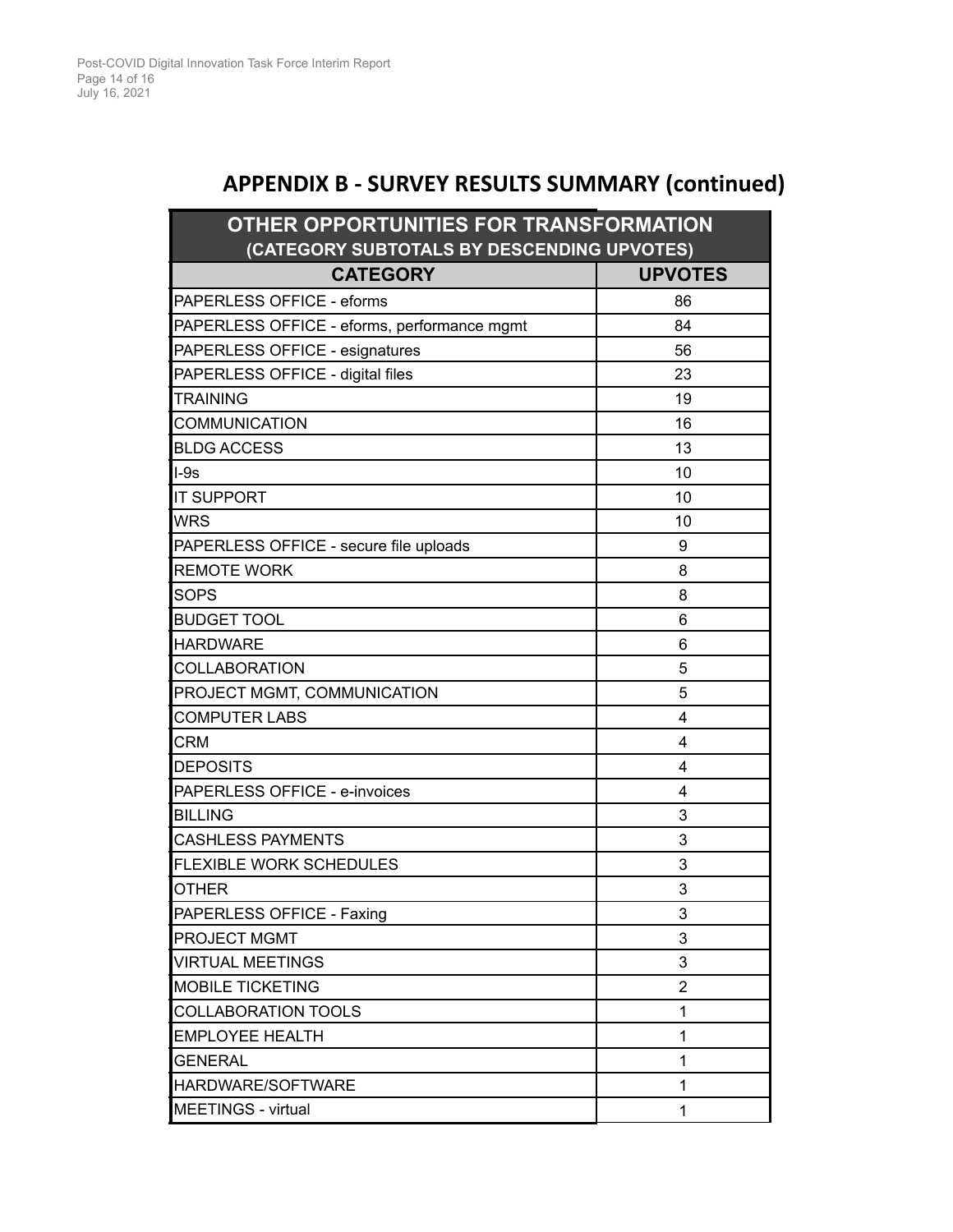| OTHER OPPORTUNITIES FOR TRANSFORMATIONS CONT.<br>(CATEGORY SUBTOTALS BY DESCENDING UPVOTES) |                |  |  |
|---------------------------------------------------------------------------------------------|----------------|--|--|
| <b>CATEGORY</b>                                                                             | <b>UPVOTES</b> |  |  |
| <b>MEETINGS</b>                                                                             |                |  |  |
| ONECARD                                                                                     |                |  |  |
| PAPERLESS OFFICE                                                                            |                |  |  |
| PAPERLESS OFFICE - records retention                                                        |                |  |  |
| PAPERLESS OFFICE - secure file uploads                                                      |                |  |  |
| <b>PURCHASING</b>                                                                           |                |  |  |
| <b>RED SYSTEM</b>                                                                           |                |  |  |
| <b>SPACE</b>                                                                                |                |  |  |
| <b>TRAVEL</b>                                                                               |                |  |  |
| <b>VIRTUAL EVENTS</b>                                                                       |                |  |  |
| <b>VIRTUAL IDS</b>                                                                          |                |  |  |
| <b>VPN</b>                                                                                  |                |  |  |
| <b>GRAND TOTAL</b>                                                                          | 430            |  |  |